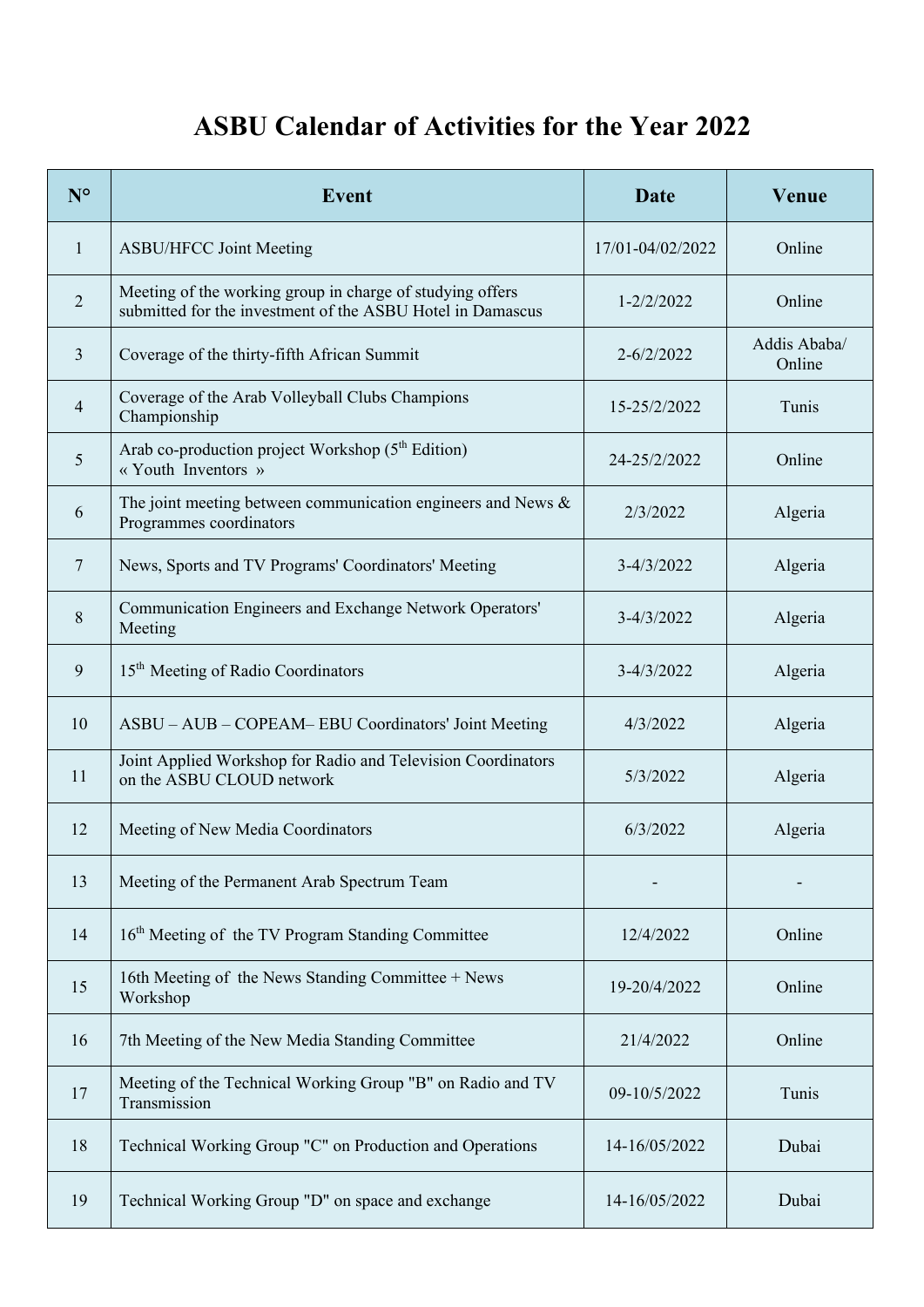| 20 | Arab High Definition TV Group Meeting                                                                                                                           | 18/05/2022       | Dubai      |
|----|-----------------------------------------------------------------------------------------------------------------------------------------------------------------|------------------|------------|
| 21 | Engineering Workshop: Preparations for the World Radio<br>Conference (WRC) and Content Distribution                                                             | 25/5/2022        | Online     |
| 22 | 59 <sup>th</sup> Meeting of the Technical Standing Committee                                                                                                    | 26/5/2022        | Online     |
| 23 | Meeting of the working group to study and update ASBU<br>procurement regulations and audit rules                                                                | $1 - 2/6/2022$   | Tunis      |
| 24 | Meeting of the team in charge of studying the arrears of members<br>and non-member corporations (meeting 1)                                                     | $3 - 5/6/2022$   | Tunis      |
| 25 | 28 <sup>th</sup> Meeting of the Radio Standing Committee+ Radio Workshop                                                                                        | 7-8/6/2022       | Online     |
| 26 | Financial Audit Committee (19)                                                                                                                                  | $6 - 8/6/2022$   | Tunis      |
| 27 | 81st Meeting of the Standing Committee for Administrative,<br>Financial and Legal Affairs                                                                       | $9 - 11/6/2022$  | Tunis      |
| 28 | 107th Meeting of ASBU Executive Council                                                                                                                         | 12-14/6/2022     | Tunis      |
| 29 | Celebrating the 5th anniversary of the ASBU Media Training<br>Academy<br>Scientific symposium on "The outcome of 5 years of training:<br>reality and prospects" | 13/6/2022        | Tunis      |
| 30 | Meeting of the ASBU Academy's Advisory Board                                                                                                                    | 14/06/2022       | Tunis      |
| 31 | Mediterranean Games' Coverage                                                                                                                                   | 25-6/5-7/2022    | Oran       |
| 32 | Pilgrimage Coverage (1443 H)                                                                                                                                    | <b>July 2022</b> | <b>KSA</b> |
| 33 | ASBU/HFCC joint summer conference on Short Wave<br>Coordination                                                                                                 | 22-26/8/2022     | Bulgaria   |
| 34 | 8 <sup>th</sup> Meeting of the New Media Standing Committee                                                                                                     | 07-08/09/2022    | Tunis      |
| 35 | 17 <sup>th</sup> Meeting of the TV Program Standing Committee+<br>News Seminar on : "Managing TV coverage of crises and<br>disasters in the newsroom"           | 06-08/09/2022    | Tunis      |
| 36 | 24 <sup>th</sup> Meeting of the Sports Standing Committee                                                                                                       | 19-20/09/2022    | Tunis      |
| 37 | Coverage of the United Nations General Assembly Meetings(77)                                                                                                    | 15-30/9/2022     | New York   |
| 38 | 17 <sup>th</sup> Meeting of the TV Program Standing Committee+<br>Programs Seminar on :<br>The reality of measuring television viewership in the Arab world     | 4-6/10/2022      | Tunis      |